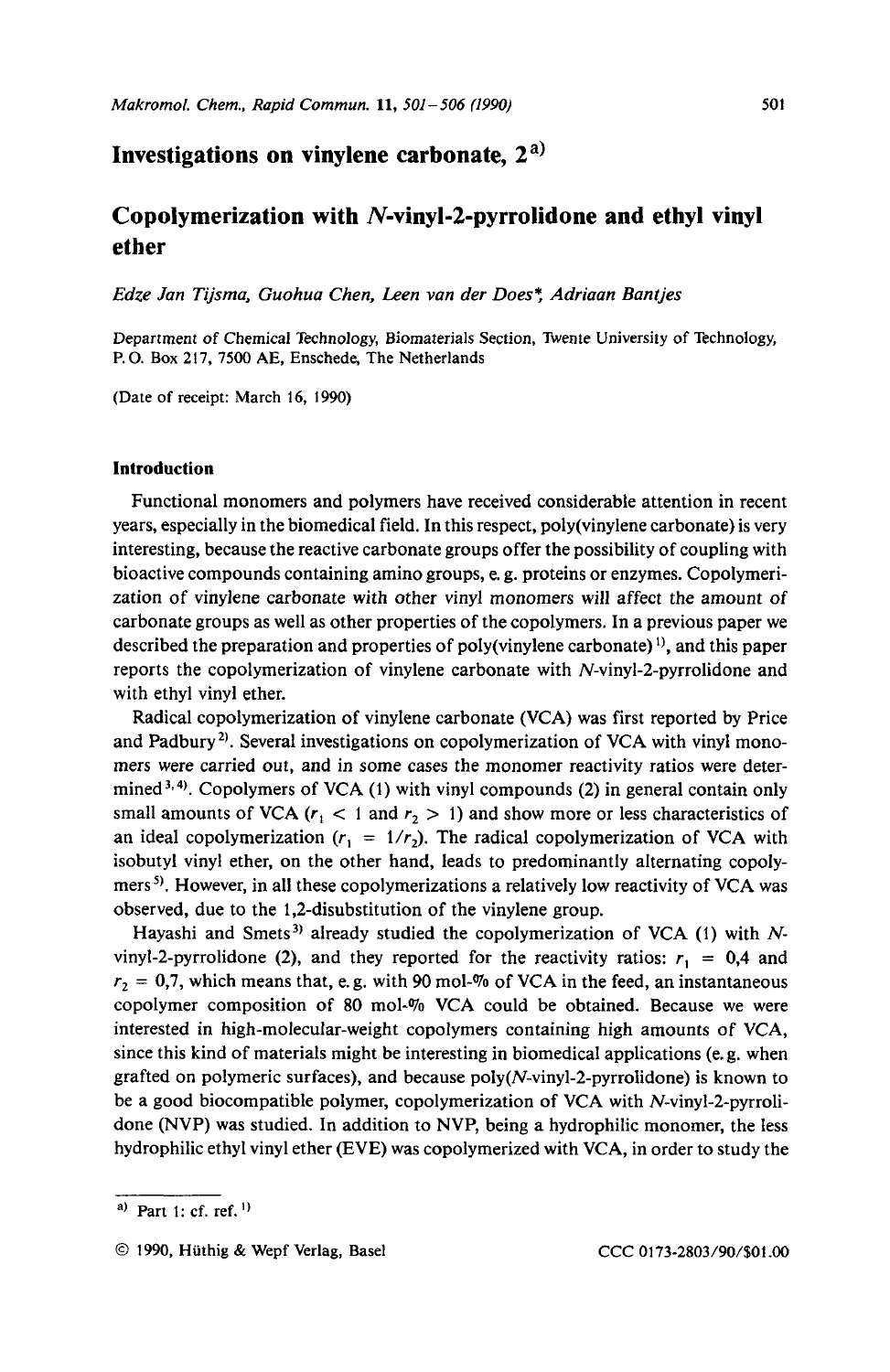effect of the difference in hydrophilicity on the properties of the copolymer and the influence of EVE on the arrangement of the monomeric units along the polymer chain.

#### **Experimental part**

Materials. N-vinyl-2-pyrrolidone (NVP; Merck, Darmstadt, West Germany) and ethyl vinyl ether (EVE; Merck, Darmstadt, West Germany) were purified by distillation. Vinylene carbonate (VCA) was prepared according to a modification  $\frac{1}{1}$  of the synthesis from ethylene carbonate as described previously<sup>6,7)</sup>. 2,2'-Azoisobutyronitrile (AIBN; J. T. Baker, Deventer, The Netherlands) and tert-butyl peroxypivalate (Trigonox **25** - 75 C; **AKZO,** Deventer, The Netherlands) were used as received. Acetone (Merck, Darmstadt, West Germany), used as a solvent in the polymerization reactions, was distilled before use. Non-solvents, used for precipitating the copolymers, were of analytical grade.

Methods: Copolymers from VCA with NVP were obtained by solution polymerization in acetone at *50°C* for 72 h in the presence of *0,25* mol-% of AlBN. Different amounts of both monomers were dissolved in acetone in thick-walled glass tubes, and after adding the initiator, the tube contents were degassed by freezing in liquid nitrogen and evacuating **(3-4** times). After cooling the last time, the tubes were evacuated, sealed, and the polymerization was carried out by heating the tubes in an oil bath. The resulting products were precipitated in an excess of nonsolvent (diethyl ether or ethyl acetate), filtered through a glass filter, washed several times, and dried in an oven at 40 °C i. vac. for one night.

Solution polymerization of VCA with EVE was performed in acetone ([VCA] + [EVE]  $=$ 20 mol/L) at **50°C** with **0,25** mol-% of tert-butyl peroxypivalate, according to the procedure described above. The copolymers produced were precipitated in an excess of diethyl ether. Overall conversions were kept low and never exceeded 15 wt.-%.

Copolymer compositions were calculated from **'H** NMR spectra recorded **on** a 200 MHz Nicolet NMR spectrometer (DMSO-d, as a solvent) and/or by elemental analysis (C, **H** or N). Viscometric measurements were carried out with solutions of poly(VCA-co-NVP) in freshly distilled N, N-dimethylformamide, using an Ubbelohde-type viscometer at **25** "C. Limiting viscosity numbers  $\eta$  were evaluated by extrapolation to zero concentration (concentration range  $1 - 5$  mg/mL)<sup>8)</sup>.

#### **Results and discussion**

#### Poly(VCA-co-NVP)

Some characteristics of the synthesized VCA-NVP copolymers are listed in Tabs. **<sup>1</sup>** and 2. From Tab. 1 it can be seen that increasing the monomer feed concentration resulted in a marked increase in the limiting viscosity numbers, *[q].* The effect of monomer feed composition upon the copolymerization is shown in Tab. 2.

From the data shown in Tabs. 1 and 2, it can be concluded that copolymerization of VCA with NVP resulted in copolymers with substantial amounts of VCA, depending on the reaction conditions. However, copolymers with higher contents of VCA were not obtained, and we therefore decided to reconsider the r-values, as given by Hayashi and Smets<sup>3)</sup>  $(r_1 = 0.4$  and  $r_2 = 0.7$ . In doing so, our attention was attracted by the fact that the azeotropic composition  $F_{1, AZ}$ , as suggested in their copolymerization diagram, conflicted with the azeotropic composition calculated from the reactivity ratios given by Hayashi and Smets:  $F_{1, AZ} \equiv (1 - r_2)/(2 - r_1 - r_2) = 0,33$ . This is best illustrated by Fig. 1 in which both the experimental data of Hayashi and Smets and the curve corresponding to  $r_1 = 0.4$  and  $r_2 = 0.7$  are plotted. Hayashi and Smets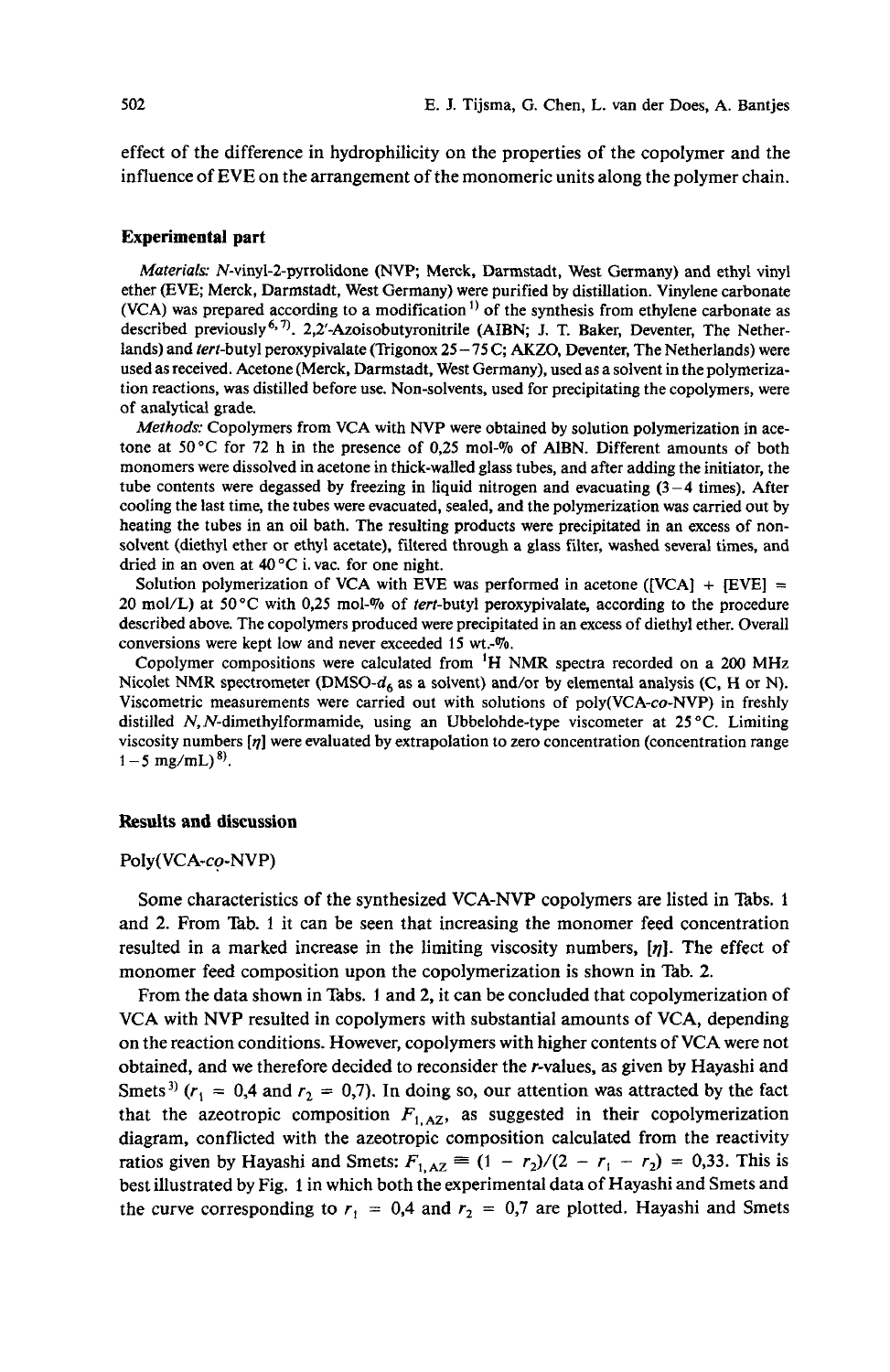|                                | Experiment number |      |      |      |  |  |
|--------------------------------|-------------------|------|------|------|--|--|
|                                |                   |      |      |      |  |  |
| Mass of VCA in g               | 4,27              | 4.36 | 4,32 | 4,68 |  |  |
| Mass of NVP in g               | 5.70              | 5.58 | 5,62 | 5,97 |  |  |
| $([VCA] + [NVP])/(mol/L)$      | 10                | 20   | 30   | 54   |  |  |
| Yield of copolymer in g        | 6,92              | 8,00 | 7.94 | 8,62 |  |  |
| in wt. $\%$                    | 69                | 80   | 80   | 81   |  |  |
| $F1$ <sub>b)</sub>             | 0,32              | 0,37 | 0.36 | 0,39 |  |  |
| Conversion of VCA in $\%$      | 43                | 57   | 56   | 61   |  |  |
| $[\eta]/(dL \cdot g^{-1})^{c}$ | 0.73              | 1,82 | 2,05 | 2,39 |  |  |

Tab. 1. Effect of monomer feed concentration upon the copolymerization of vinylene carbonate (VCA) (1) with N-vinyl-2-pyrrolidone (NVP) (2) **a)** 

<sup>a)</sup> Mole fraction of VCA in the monomer feed  $f_1 = 0,50$ .

b) Mole fraction of VCA in the copolymer, determined via elemental analysis.

 $\degree$  Determined in N,N-dimethylformamide at 25  $\degree$ C.

Tab. 2. Effect of monomer feed composition upon the copolymerization of vinylene carbonate (VCA) (1) with  $N$ -vinyl-2-pyrrolidone (NVP)  $(2)^{a}$ )

| (VCA) (1) with N-vinyl-2-pyrrolidone (NVP) $(2)^{a}$ ) |      |      |      | Experiment number |      |      |
|--------------------------------------------------------|------|------|------|-------------------|------|------|
|                                                        | 5    | 6    |      | 2                 | 8    | 9    |
| Mass of VCA in g                                       | 0.84 | 1,28 | 1,77 | 4,36              | 2,58 | 3,44 |
| Mass of NVP in g                                       | 4,45 | 3,92 | 3.60 | 5.58              | 2.22 | 1,11 |
| $f_1^{\{b\}}$                                          | 0,20 | 0,30 | 0,39 | 0,50              | 0.60 | 0,80 |
| Yield of copolymer in g                                | 3.78 | 3.98 | 4.46 | 8,00              | 3.43 | 3,16 |
| in $wt.$ %                                             | 71   | 77   | 83   | 80                | 71   | 69   |
| $F1$ <sup>c)</sup>                                     | 0,20 | 0.09 | 0.18 | 0.37              | 0,44 | 0.64 |
| Conversion of VCA in %                                 | 73   | 22   | 37   | 57                | 50   | 53   |
| $[\eta]/(dL \cdot g^{-1})^{d}$                         | 1.28 | 1,44 | 1.68 | 1,82              | 1,45 | 1,03 |

a)  $[VCA] + [NVP] = 20 \text{ mol/L}.$ 

**b**) Mole fraction of VCA in the monomer feed.

<sup>c)</sup> Mole fraction of VCA in the copolymer, determined via elemental analysis.

<sup>d)</sup> Determined in N,N-dimethylformamide at 25 °C.



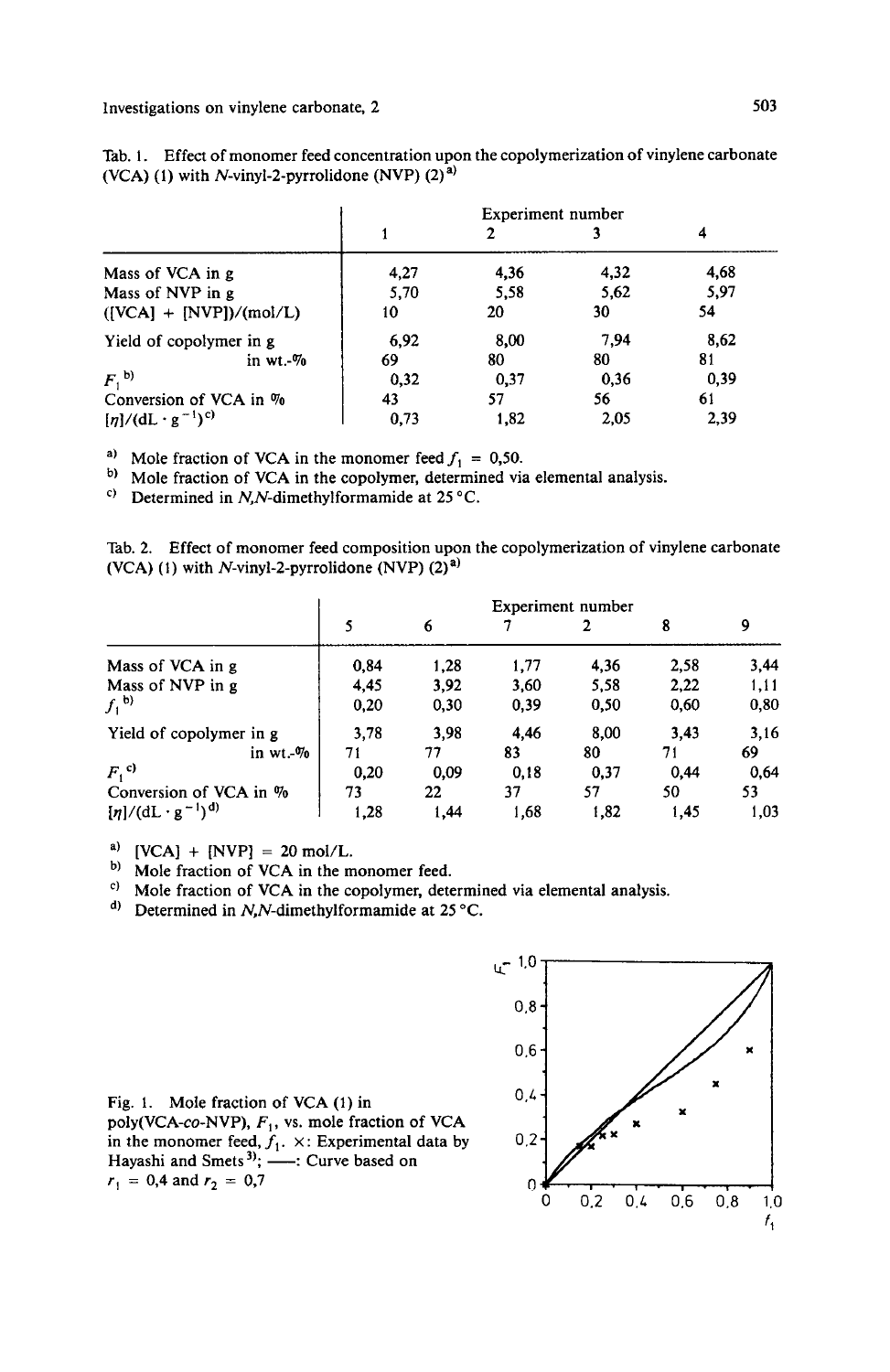calculated the reactivity ratios by using the copolymer composition equation. However, after a trial and error procedure with their data and this equation, we found for the reactivity ratios  $r_1 \approx 0.05$  and  $r_2 \approx 1$ . These recalculated r-values are in agreement with the values more recently reported by Greenley<sup>9)</sup>:  $r_1 = 0.055$  and  $r_2 = 1.082$ . When applying the method of Kelen and Tud6s **lo)** (KT-method) to the data of Hayashi and Smets, we calculated the r-values as  $r_1 = 0.01$  and  $r_2 = 0.94$ . Although Greenley also calculated the r-values from the data of Hayashi and Smets using the KT-method, still some deviation occurs from the r-values we calculated, which may be explained by the fact that the KT-curve did not show a good fit with the experimental data of Hayashi and Smets (regression coefficient  $= 0.90$ ). More accurate r-values can only be obtained by using more experimental data over a wider range of monomer feed compositions than Hayashi and Smets used.

#### Poly(VCA-co-EVE)

The results of the copolymerizations of VCA with EVE are listed in Tab. 3. The reactivity ratios for the VCA-EVE system were deduced from the composition data derived from the NMR-spectra (using the data from all samples except from experiment 12 because of the deviation between the  $F_1$ -values from NMR-data and from carbon content determination via elemental analysis) by two graphical methods, according to Fineman and Ross (FR)<sup>11)</sup>, and Kelen and Tüdős<sup>b)</sup>.

The monomer reactivity ratios deduced from the plots based on these two methods are presented in 'kb. **4.** From this table it can be shown that both methods lead to about

|                                              | Experiment number |      |      |      |      |      |      |
|----------------------------------------------|-------------------|------|------|------|------|------|------|
|                                              | 10                | 11   | 12   | 13   | 14   | 15   | 16   |
| Mass of VCA in g                             | 0.88              | 1,73 | 2,60 | 3.46 | 4,30 | 6,04 | 7,81 |
| Mass of EVE in g                             | 6,48              | 5,75 | 5,07 | 4,32 | 3,60 | 2,16 | 0,76 |
| $f_1$                                        | 0,10              | 0,20 | 0,30 | 0,40 | 0,50 | 0,70 | 0,90 |
| Yield of copolymer in g                      | 0.60              | 1.04 | 0.55 | 0.61 | 0.47 | 0.55 | 0.89 |
| in wt.-%                                     | 8,2               | 13,9 | 7,2  | 7,8  | 5,9  | 6,7  | 10,4 |
| C-content in %                               | 58,2              | 56,1 | 53,4 | 54,0 | 53,1 | 51,4 | 48,6 |
| $H$ -content in $\%$                         | 8,3               | 7.5  | 6.8  | 6.9  | 6,4  | 5.9  | 5,0  |
| $F_1^{\text{b)}}$<br>$F_1^{\text{c)}}$       | 0,27              | 0,37 | 0.40 | 0.46 | 0,49 | 0,54 | 0,67 |
|                                              | 0.30              | 0,38 | 0,49 | 0.47 | 0.50 | 0.57 | 0,69 |
| $d)$ (after polymerization)<br>$J_{\rm VCA}$ | 0,09              | 0,17 | 0.29 | 0.40 | 0.50 | 0.71 | 0,92 |
| Conversion of VCA in %                       | 20,9              | 24,8 | 9,4  | 8,9  | 5,8  | 5,3  | 8,1  |
| Conversion of EVE in %                       | 6,4               | 10.6 | 6,0  | 7,0  | 6.0  | 10,6 | 34,2 |

**Tab. 3. Copolymeriation of vinylene carbonate (VCA) (1) with ethyl vinyl ether (EVE) (2) a) (for explanation of symbols see Tab. 2)** 

<sup>a)</sup>  $[VCA] + [EVE] = 20 \text{ mol/L}.$ <br><sup>b)</sup> Colculated from NMB data

<sup>b)</sup> Calculated from NMR data.<br><sup>c)</sup> Calculated from C-content c

**Calculated from C-content determination via elemental analysis.** 

<sup>d)</sup> Calculated from the initial amount of VCA minus amount of VCA in the copolymer.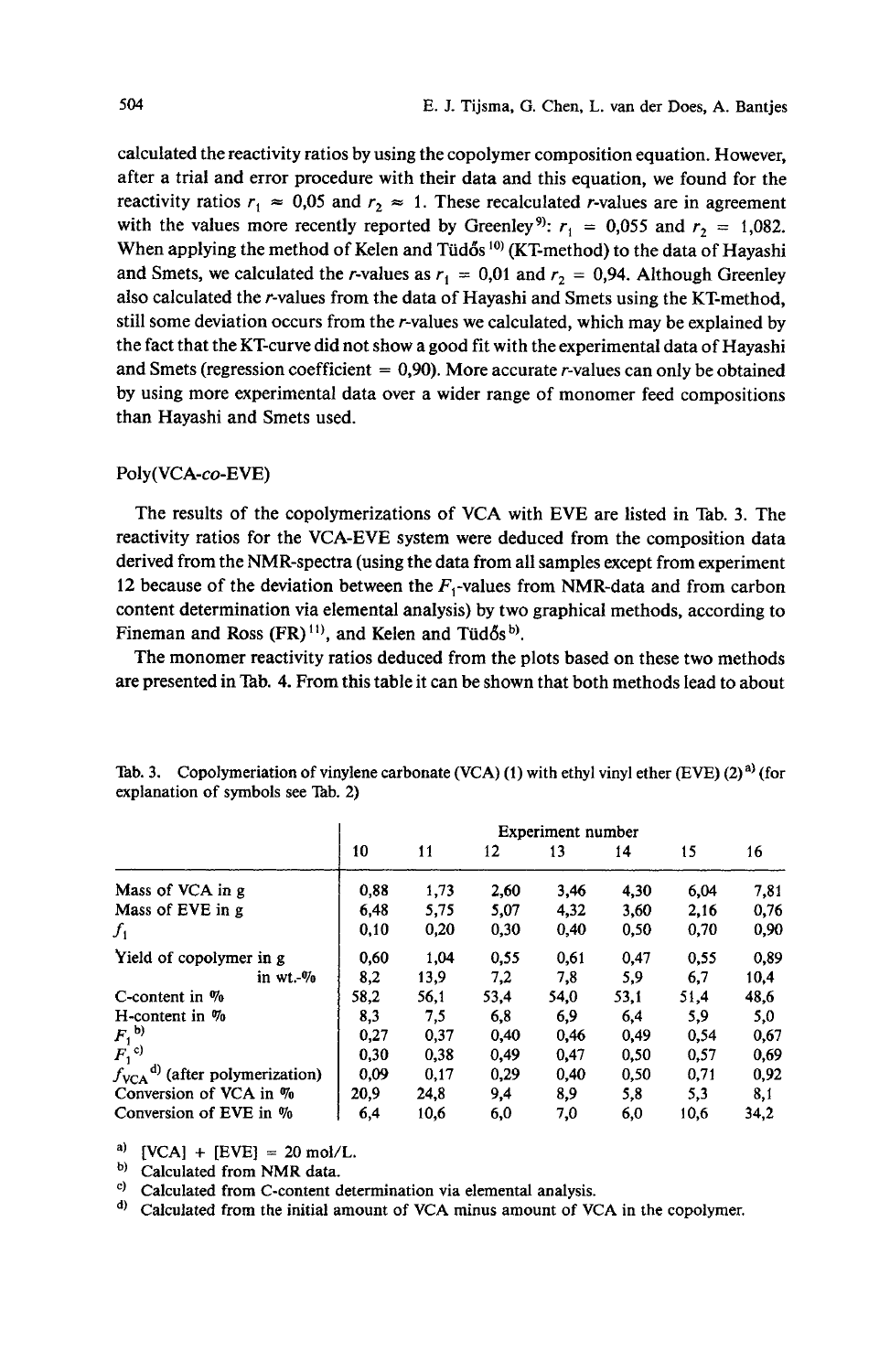Investigations on vinylene carbonate, 2 **505** 

Tab. 4. Reactivity ratios  $r_1$  and  $r_2$  for the copolymerization of vinylene carbonate (1) with ethyl vinyl ether (2)

| Calculation method           |      | г.   | Regression coefficient |  |  |
|------------------------------|------|------|------------------------|--|--|
| Fineman-Ross-1 <sup>a)</sup> | 0.12 | 0,19 | 1,00                   |  |  |
| Fineman-Ross-2 <sup>a)</sup> | 0,13 | 0,19 | 1.00                   |  |  |
| Kelen-Tüdős                  | 0.11 | 0.19 | 1.00                   |  |  |

Based on two different Fineman-Ross equations, given in ref. <sup>11</sup>).





the same results. Although there was no considerable deviation between the corresponding r-values derived from two different FR-equations, which is usually the case, because the experimental data are unequally weighted by the FR-equations, the reactivity ratios as calculated with the KT-method were used in further calculations.

The copolymer composition curve, calculated with  $r_1 = 0,11$  and  $r_2 = 0,19$ , is shown in Fig. 2, along with the experimental data. It should be noted that in our calculation of the reactivity ratios the initial, instead of the average monomer feed ratio was used, which is not recommended by some authors because of the error introduced **12).** However, recalculation of the monomer reactivity ratios with the KTmethod using the average monomer feed ratio resulted in only relatively small deviations in the *r*-values:  $r_1 = 0.11$  and  $r_2 = 0.17$ .

It can be demonstrated, e.g. by calculating diad and triad fractions using the nomograph of Izu and O'Driscoll **13)** that VCA-EVE copolymers have predominantly alternating structure, because fractions of alternating diads and triads exceed *0,80* and 0,65, respectively, for a wide range of monomer feed compositions (from  $f_1 = 0,30$  to  $f_1 = 0.70$ . This behaviour of VCA in the polymerization with EVE is in agreement with previously reported data on the copolymerization of VCA with another vinyl ether, viz. isobutyl vinyl ether *5).*